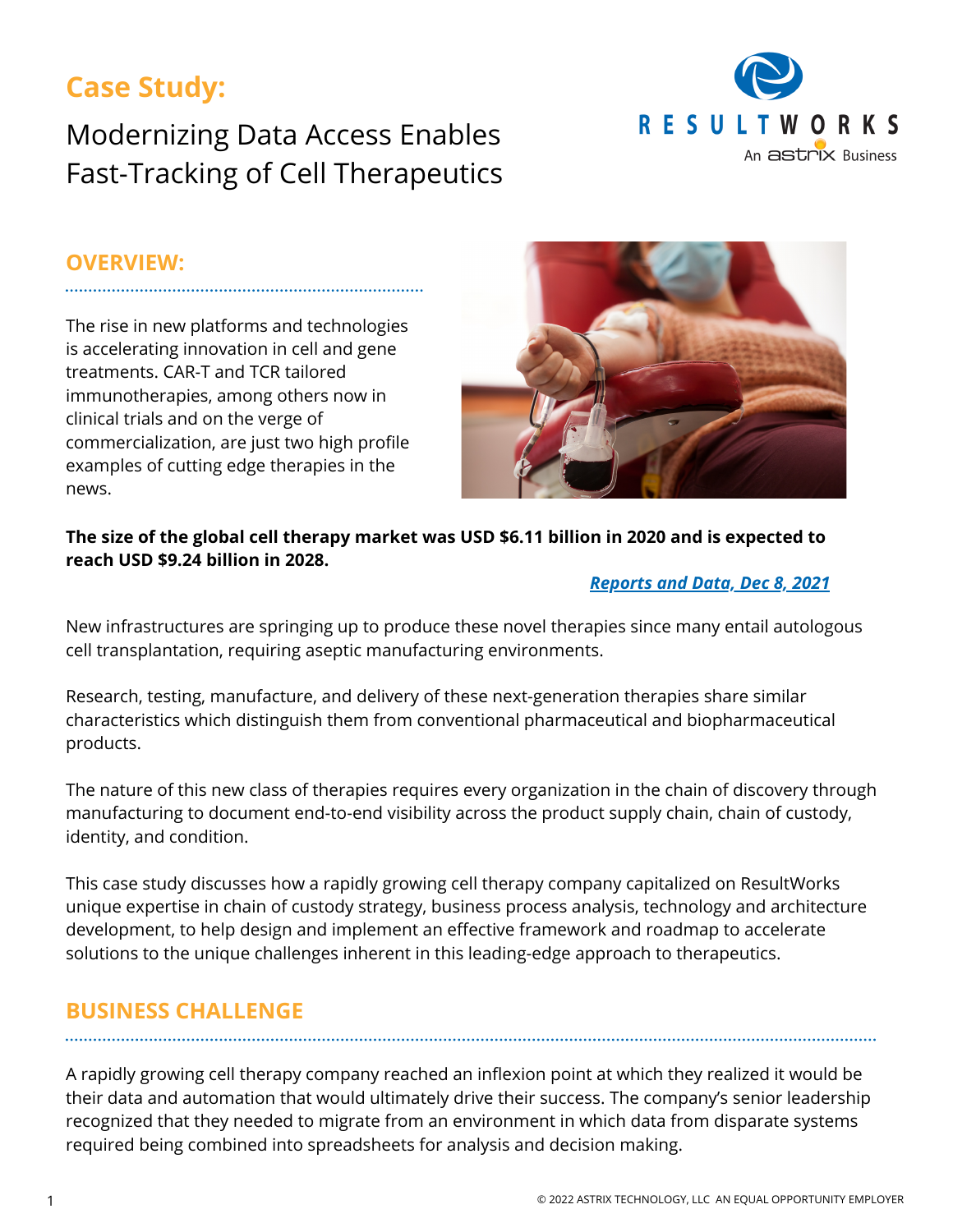These legacy processes were functioning as literal choke points, sapping precious time and money from otherwise aggressive timelines. Data needed to be more readily available to multiple stakeholders for it to be useful cross-functionally. To understand the situation in modern terminology, the company's data needed to adhere to FAIR (Findable, Accessible, Interoperable, Reusable) standards and principles if the pace of decision making was to accelerate to achieve the company's goals. Once FAIR principles were applied to data, the next component required the right tools in place to facilitate, and automate key aspects of, rapid and reliable product development decisions.

These critical decisions relied on access to unified data from previously siloed reservoirs so analytic functions became a key focus of enhanced capability. It was imperative to uncover new insights that could inform thoughtful decisions impacting everything from effective commercialization to enhanced patient experiences.

# **HOW RESULTWORKS ENABLED SUCCESS**

ResultWorks was engaged to design and develop a data architecture for a future state that enabled the achievement of critical data-driven analysis and decisions. The program started with an assessment of data management capabilities across functional areas with particular emphasis on Research, Translational, Pre-clinical, Clinical, and Manufacturing. Each area had combinations of transactional systems and informal systems for analysis.

Conceptual Data Architecture Use Case  $\mathbf{e}$ Strategic Roadmap Data & Punctional Education & Prescriptive Contains & Prescriptive Contain Data

As part of that assessment, numerous use cases were developed to identify areas that

would benefit from more accurate and accessible data, supported by appropriate analytics tools, to garner insights around patients, products, processes, and other key areas.

The assessment phase defined of technical needs organized into capabilitiy platforms, eventually leading to a conceptual technical architecture. This allowed for functional level capabilities of a broader enterprise data architecture comprised of *transactional systems and domain repositories*.

#### **Since desires often outpace reality, it is important to acknowledge "where we are" versus "where we want and need to be."**

The team adapted a Data Analytics Maturity Model to baseline the organizional maturity level while showing the progression towards an aspirational ecosystem that would ultimately employ artificial intelligence with significant automation. To achieve this, the ResultWorks team managed the process of defining and creating a pragmatic, actionable, multi-year roadmap featuring step-by-step approaches for nearterm-priority projects.